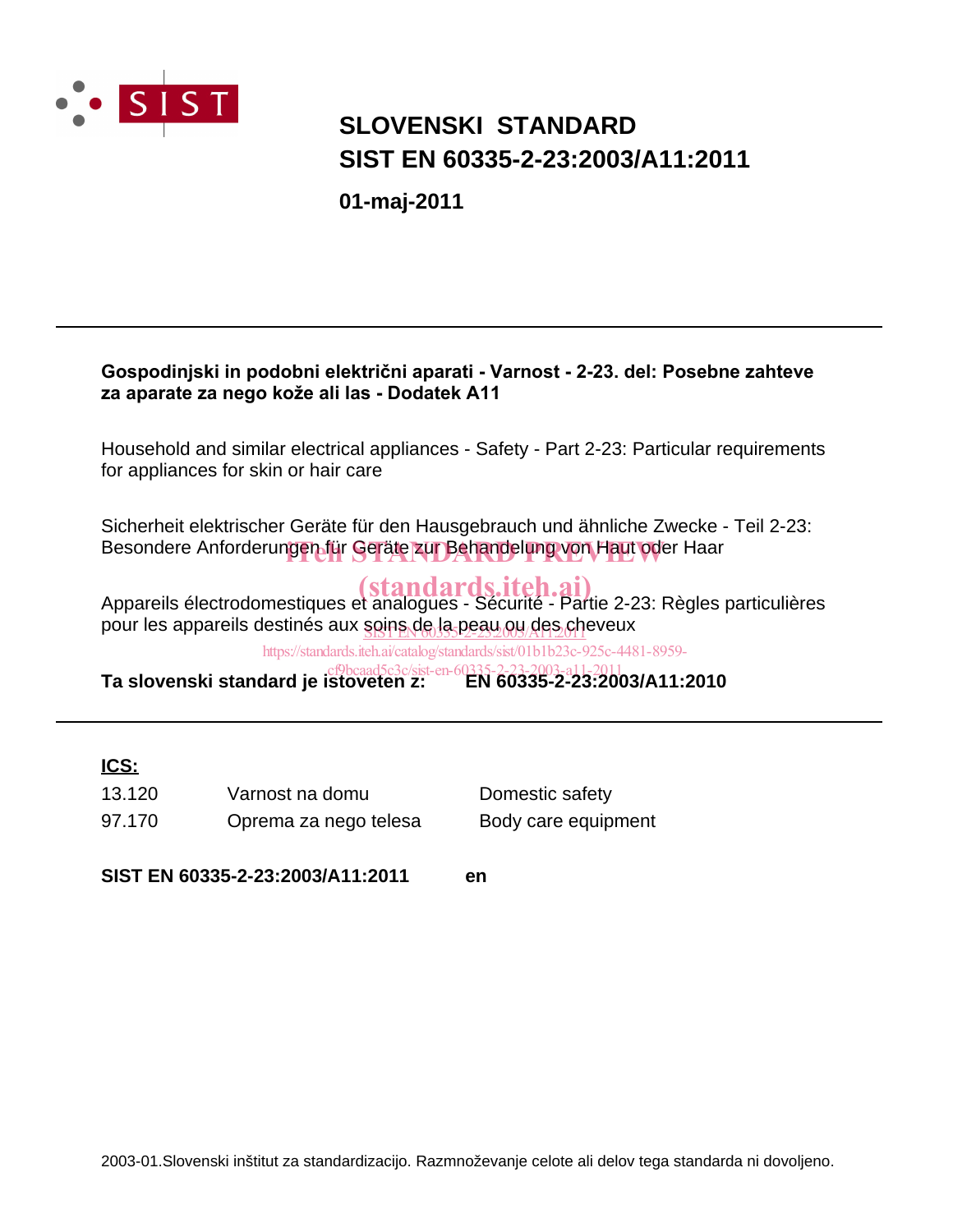**SIST EN 60335-2-23:2003/A11:2011**

## iTeh STANDARD PREVIEW (standards.iteh.ai)

SIST EN 60335-2-23:2003/A11:2011 https://standards.iteh.ai/catalog/standards/sist/01b1b23c-925c-4481-8959 cf9bcaad5c3c/sist-en-60335-2-23-2003-a11-2011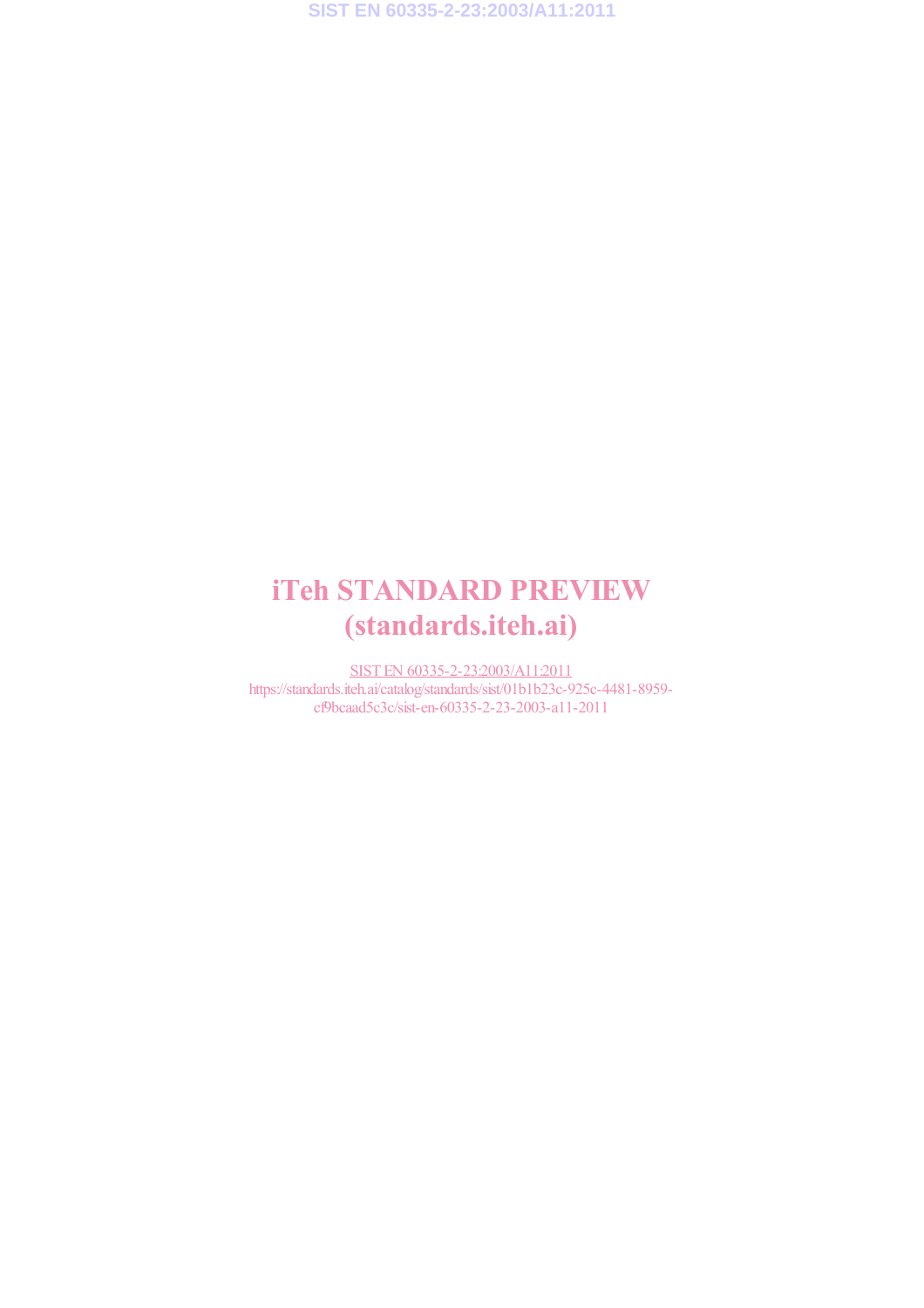## EUROPEAN STANDARD **EN 60335-2-23/A11** NORME EUROPÉENNE EUROPÄISCHE NORM May 2010

ICS 13.120; 97.170

English version

### **Household and similar electrical appliances - Safety - Part 2-23: Particular requirements for appliances for skin or hair care**

Appareils électrodomestiques et analogues - Sécurité - Partie 2-23: Règles particulières pour les appareils destinés aux soins de la peau ou des cheveux

 Sicherheit elektrischer Geräte für den Hausgebrauch und ähnliche Zwecke - Teil 2-23: Besondere Anforderungen für Geräte zur Behandelung von Haut oder Haar

## iTeh STANDARD PREVIEW (standards.iteh.ai)

This amendment A11 modifies the European Standard EN 60335-2-23:2003; it was approved by CENELEC on The amendment of medicine are Edispody orthography (With the CEN/CENELEC) Internal Regulations which stipulate the conditions for giving this amendment the status of a national standard without any alteration.

Up-to-date lists and bibliographical references concerning such national standards may be obtained on application to the Central Secretariat or to any CENELEC member.

This amendment exists in three official versions (English, French, German). A version in any other language made by translation under the responsibility of a CENELEC member into its own language and notified to the Central Secretariat has the same status as the official versions.

CENELEC members are the national electrotechnical committees of Austria, Belgium, Bulgaria, Croatia, Cyprus, the Czech Republic, Denmark, Estonia, Finland, France, Germany, Greece, Hungary, Iceland, Ireland, Italy, Latvia, Lithuania, Luxembourg, Malta, the Netherlands, Norway, Poland, Portugal, Romania, Slovakia, Slovenia, Spain, Sweden, Switzerland and the United Kingdom.

# **CENELEC**

European Committee for Electrotechnical Standardization Comité Européen de Normalisation Electrotechnique Europäisches Komitee für Elektrotechnische Normung

### **Management Centre: Avenue Marnix 17, B - 1000 Brussels**

© 2010 CENELEC - All rights of exploitation in any form and by any means reserved worldwide for CENELEC members.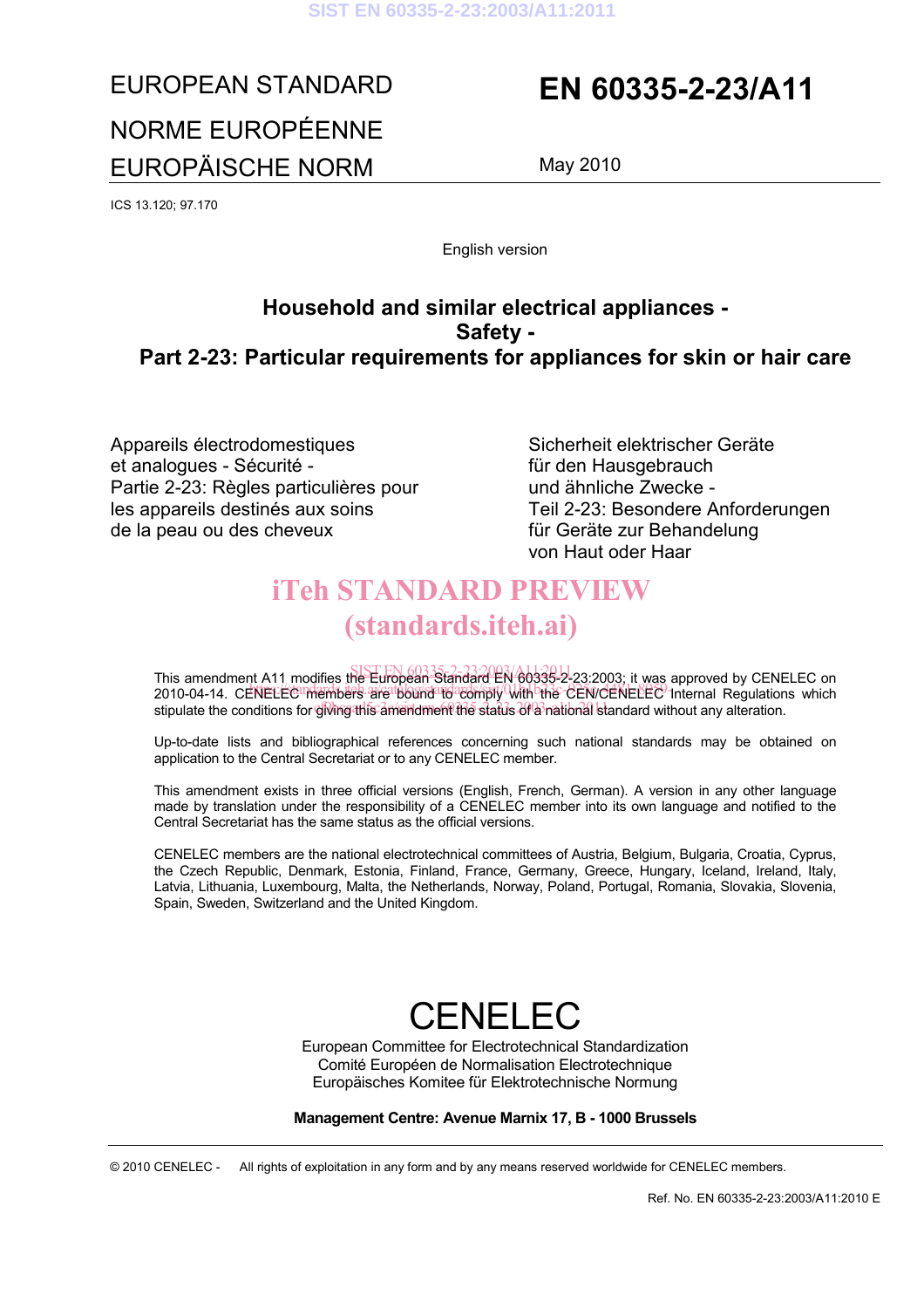### **Foreword**

A proposal to amend EN 60335-2-23:2003, document CLC/TC 61(SEC)1686, was discussed during the Brussels meeting of CENELEC TC 61 in June 2009, when it was decided to submit a draft for an amendment to the Unique Acceptance Procedure.

The draft was circulated in June 2009 and was approved by CENELEC as amendment A11 to EN 60335-2-23:2003 on 2010-04-14.

Attention is drawn to the possibility that some of the elements of this document may be the subject of patent rights. CEN and CENELEC shall not be held responsible for identifying any or all such patent rights.

The following dates are applicable:

|                                                                                                                  | latest date by which the amendment has to be implemented<br>at national level by publication of an identical |       |            |  |
|------------------------------------------------------------------------------------------------------------------|--------------------------------------------------------------------------------------------------------------|-------|------------|--|
|                                                                                                                  | national standard or by endorsement                                                                          | (dop) | 2011-05-01 |  |
|                                                                                                                  | latest date by which the national standards conflicting                                                      |       |            |  |
|                                                                                                                  | with the amendment have to be withdrawn                                                                      | (dow) | 2013-04-14 |  |
| This amendment supplements or modifies the corresponding clauses of EN 60335-2-23:2003.<br>THEN STANDARD PREVIEW |                                                                                                              |       |            |  |
|                                                                                                                  |                                                                                                              |       |            |  |
| There are no special national conditions causing a deviation from this amendment.                                |                                                                                                              |       |            |  |
| There are no national deviations from this amendment.<br>N 60335-2-23:2003/A11:2011                              |                                                                                                              |       |            |  |
| https://standards.iteh.ai/catalog/standards/sist/01b1b23c-925c-4481-8959-                                        |                                                                                                              |       |            |  |
| cf9bcaad5c3c/sist- <del>en-60335-2-23-2</del> 003-a11-2011                                                       |                                                                                                              |       |            |  |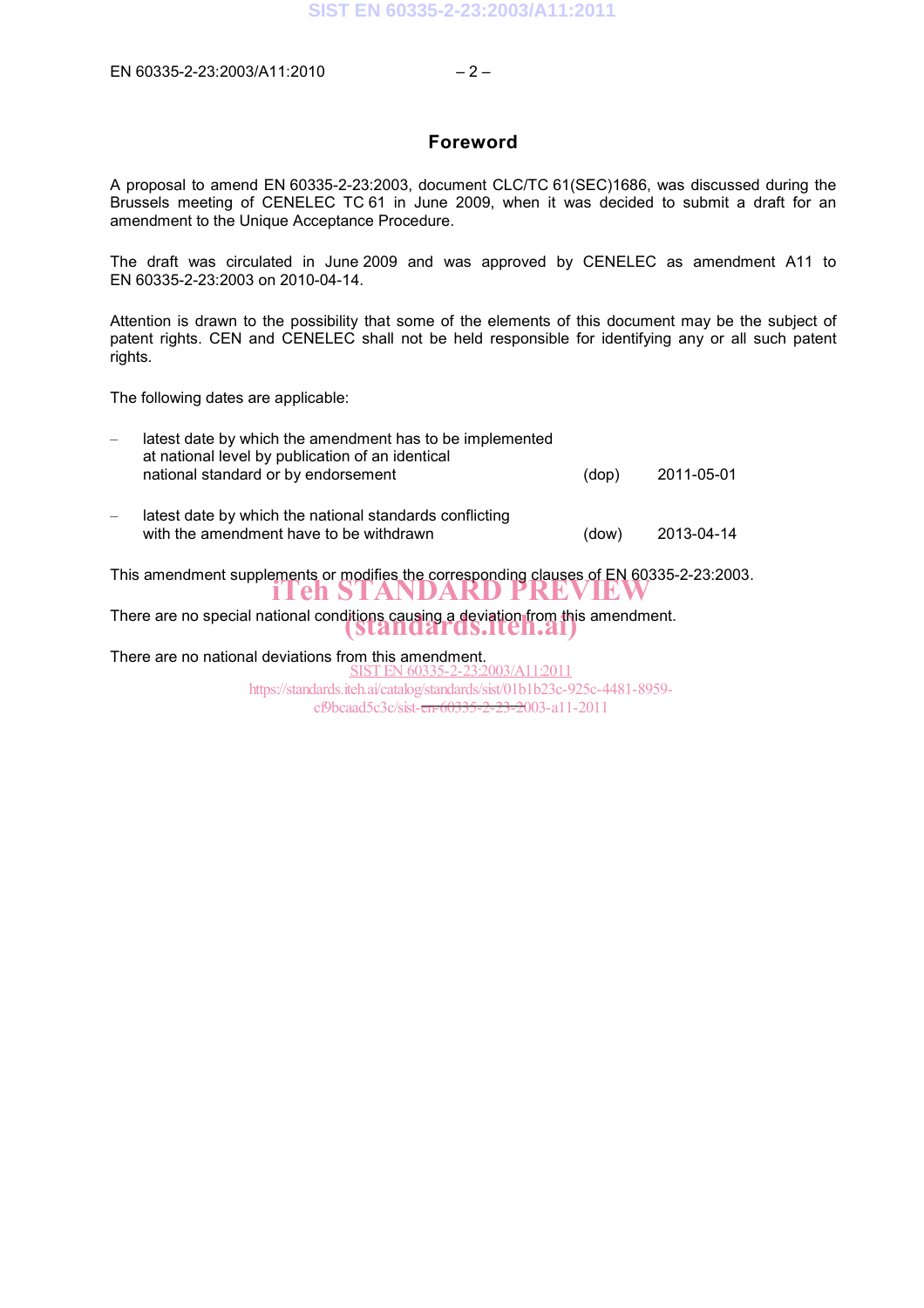### **1 Scope**

*Replace the fourth paragraph including the two dashed items by the following:* 

As far as is practicable, this standard deals with the common hazards presented by appliances that are encountered by all persons in household and similar environments.

However, in general, it does not take into account:

- **children** playing with the appliance,
- the use of the appliance by **very young children**
- the use of the appliance by **young children** without supervision,
- **user maintenance** by **children**, including the necessary cleaning of the appliance.

It is recognized that **very vulnerable people** may have needs beyond the level addressed in this standard.

### **3 Definitions**

**3.6.3 accessible part** 

## iTeh STANDARD PREVIEW (standards.iteh.ai)

*Modification:* 

*Insert "and probe 18" after "test probe B".*  SIST EN 60335-2-23:2003/A11:2011

https://standards.iteh.ai/catalog/standards/sist/01b1b23c-925c-4481-8959-

Add the following new definitions: *phcaad5c3c/sist-en-60335-2-23-2003-a11-2011* 

### **3.Z101**

**children** 

young persons comprising **very young children**, **young children** and **older children** 

NOTE **Children** are not expected to perform cleaning or **user maintenance** of the appliance.

### **3.Z102**

### **very young children**

young persons aged from 0 up to and including 36 months

NOTE **Very young children** are not expected to use appliances.

### **3.Z103**

**young children** 

young persons older than 36 months and younger than 8 years

NOTE **Young children** are not expected to use appliances safely unless continuous supervision is given.

### **3.Z104**

**older children** 

young persons aged from 8 years up to and including 14 years

NOTE **Older children** can use appliances safely after they have been given appropriate supervision or instruction concerning **use of the appliance**.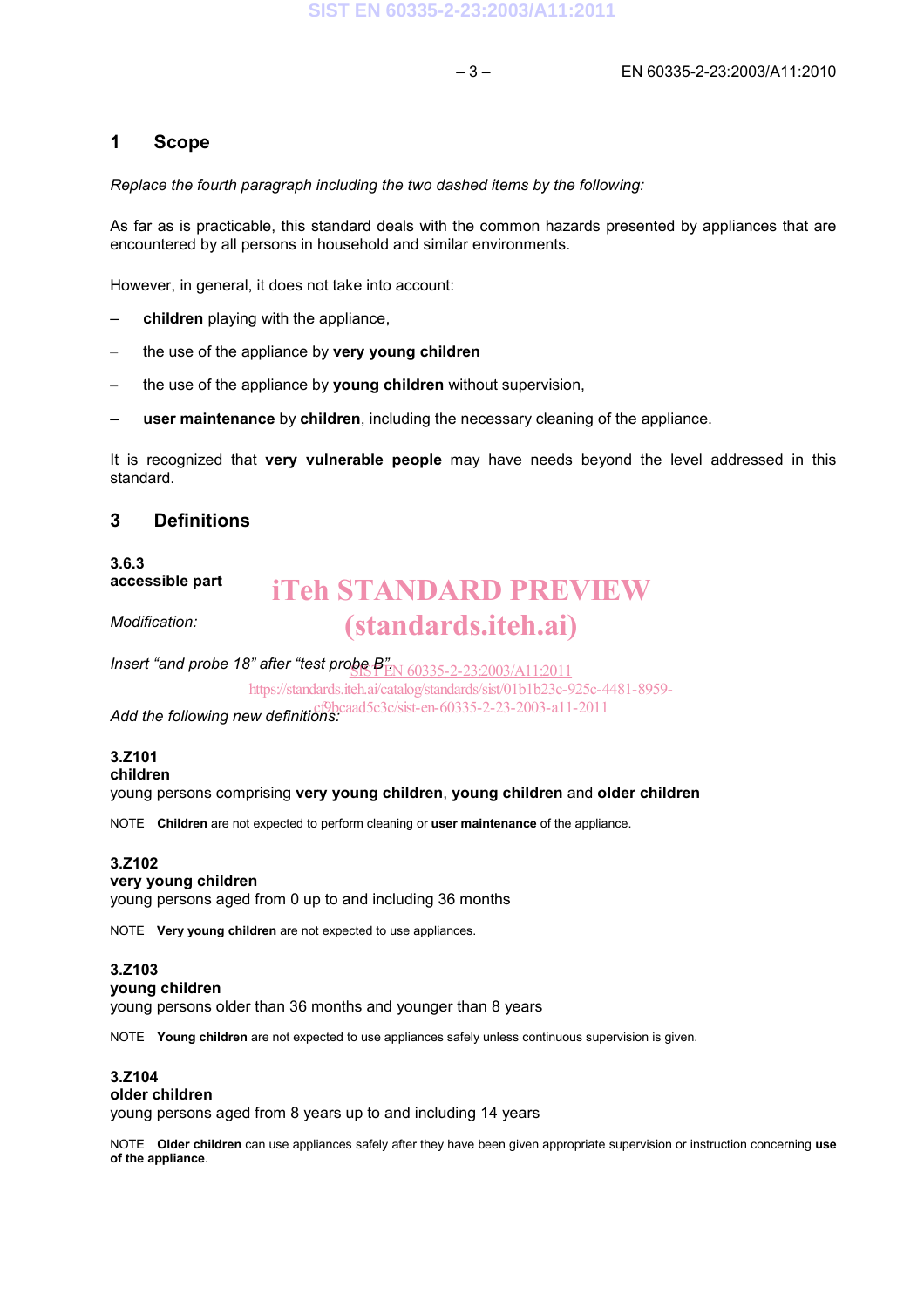## **3.Z105**

### **vulnerable people**

persons having reduced physical, sensory or mental capabilities (e.g. partially disabled, elderly having some reduction in their physical and mental capabilities), or lack of experience and knowledge (e.g. **older children**)

NOTE **Vulnerable people** can use appliances safely after they have been given appropriate supervision or instruction concerning **use of the appliance**.

### **3.Z106**

#### **very vulnerable people**

persons having very extensive and complex disabilities

NOTE **Very vulnerable people** are not expected to use appliances safely unless continuous supervision is given or appliances are adapted accordingly with arrangements beyond the scope of this standard.

### **3.Z107**

### **use of the appliance**

all actions required to have the appliance perform its intended function, such as plugging in, switching on, using, regulating, cleaning the appliance or performing **user maintenance**

### **7 Marking and instructions**

*Add*:

#### **7.10** *Addition:*  iTeh STANDARD PREVIEW

Devices used to start/stop operational functions of the appliance, if any, shall be distinguished from other manual devices by means of shape, or size, or surface texture, or position, etc. A tactile or an audible and visual feedback shall give an indica<u>tion that the device has been op</u>erated.

https://standards.iteh.ai/catalog/standards/sist/01b1b23c-925c-4481-8959-

NOTE The sound of the motor switching QN/OFF is regarded as audible feedback 2011

**7.12** *Replace the text of 7.12 in Part 1 and the addition in Part 2-23 by:* 

**7.12** Instructions for use shall be provided with the appliance so that the appliance can be used safely.

NOTE Instructions for use may be marked on the appliance as long as they are visible in normal use.

It is necessary to take precautions during **user maintenance**, appropriate details shall be given.

The instructions shall include the substance of the following:

This appliance can be used by children aged from 8 years and above and persons with reduced physical, sensory or mental capabilities or lack of experience and knowledge if they have been given supervision or instruction concerning use of the appliance in a safe way and understand the hazards involved. Children shall not play with the appliance. Cleaning and user maintenance shall not be made by children without supervision*.* 

The instructions for **portable hairdryers** shall include the substance of the following:

- when the hairdryer is used in a bathroom, unplug it after use since the proximity of water presents a hazard even when the hairdryer is switched off;
- for additional protection, the installation of a residual current device (RCD) having a rated residual operating current not exceeding 30 mA is advisable in the electrical circuit supplying the bathroom. Ask your installer for advice.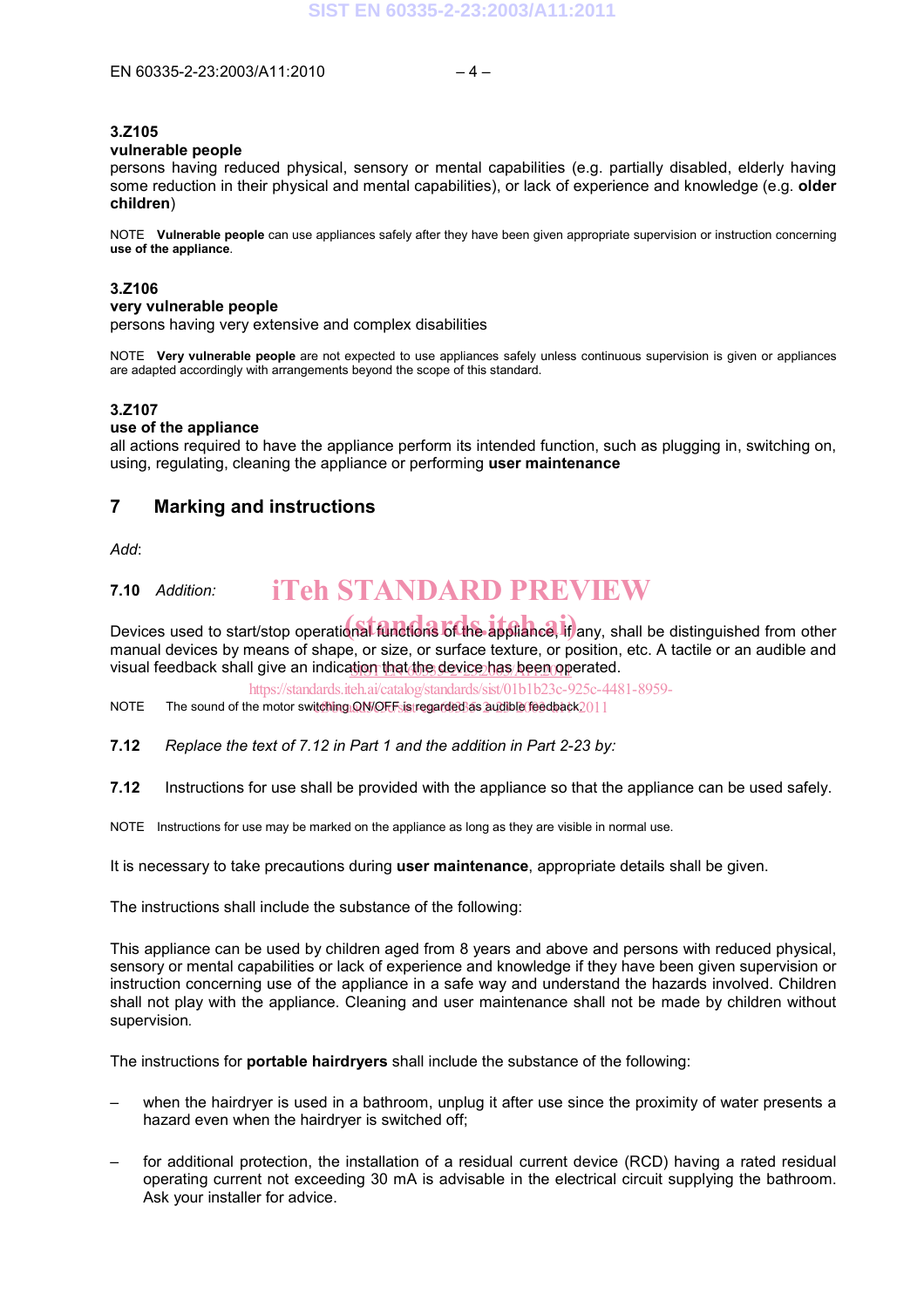The instructions for facial saunas shall state that after use the appliance should be cleaned to avoid the accumulation of grease and other residues.

If symbol 60417-5582 (2002-10) is used, together with the prohibition sign, the meaning shall be explained. Instructions shall also state the substance of the following:

WARNING: Do not use this appliance near bathtubs, showers, basins or other vessels containing water

*Compliance is checked by inspection.* 

*Add the following new subclause before 7.12.1:* 

**7.12.Z101** The specific instructions related to the safe operation of this appliance (as given in 7.12 of this standard) shall be collated together in the front section of the user instructions. The height of the characters, measured on the capital letters, shall be at least 4 mm.

These instructions shall also be available in an alternative format, e.g. on a website. The supplying of the instruction in an alternative format is not required for fixed hand dryers for which the operation is simple and clear.

### **7.14** *Add:*

NOTE  $Z101$  For the evaluation of legibility and clarity of safety warnings guidance can be found in IEC 62079.

## 8 Protection against accessito diverpartsiteh.ai)

*Add:*  SIST EN 60335-2-23:2003/A11:2011 https://standards.iteh.ai/catalog/standards/sist/01b1b23c-925c-4481-8959-

8.1.1 Replace the third paragraph by the following: 5-2-23-2003-a11-2011

*Test probe B and probe 18 of IEC 61032 are applied in turn without appreciable force, the appliance being in every possible position. Through openings, the test probe is applied to any depth that the probe will permit and is rotated or angled before, during and after insertion to any position. If the opening does not allow the entry of the probe, the force on the probe in the straight position is increased to 20 N when probe B is used or 10 N when probe 18 is used. If the probe then enters the opening, the test is repeated with the probe in the angled position. However when using test probe 18 the appliance shall be fully assembled as in normal operation without any parts removed; parts that are intended to be removed for user maintenance shall not be removed.* 

### **8.2** *Modification:*

*Replace "test probe B of IEC 61032" by "test probes of IEC 61032".* 

### **11 Heating**

#### **11.8** *Modification:*

*In Table 3 delete the row "External enclosure of motor-operated appliances, except handles held in normal use".* 

*Add the following Table Z101:*